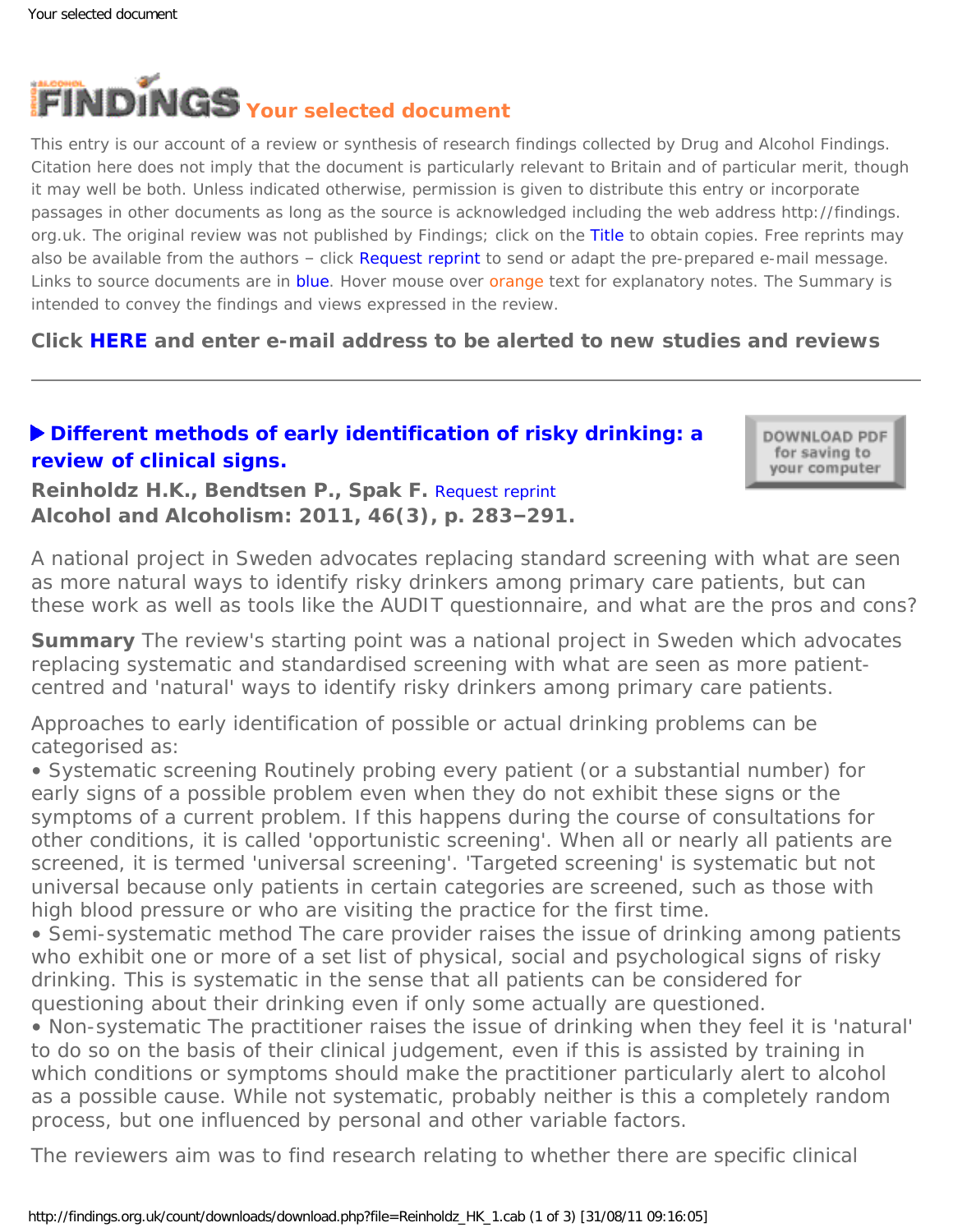signs apparent in the everyday clinical encounter which could make a semi-systematic or non-systematic method a feasible alternative to systematic screening.

## Results and conclusions

The review found 15 articles which identified signs of risky drinking. Psychological and social factors were considered to be earlier indicators than physical or psychiatric conditions, which emerge relatively late in a drinking career. No single sign could be relied on and it was argued that such signs could not substitute for screening, but only be used as indicators or clues to alert physicians to which patients should be screened. On this basis the reviewers believe the most important signs are: depression; hypertension; work problems; insomnia; anxiety; legal problems; trauma; and family problems.

No studies compared a semi-systematic method with systematic screening, but some did compare different screening methods and compare these against clinical assessment. They clearly show that more risky drinkers can be identified by systematic screening, but still more evidence is needed on how many, and on how this compares with nonsystematic methods.

Arguments against systematic screening include the point that some patients are not identified because they under-report their drinking, that patient sensitivity about drinking makes systematic screening awkward, that screening is not compatible with a patientcentred consultation, and that many patients need to be screened to find a case of risky drinking. The featured review argues that it is not *whether* drinking is asked about but *how* which might mean the consultation is not client-centred. Whether screening tools interfere with the consultation depends on how the discussion is handled, and this can be trained. Moreover, it seems that staff rather than patients worry that screening would erode the patient-centredness of the consultation.

On the other hand, semi-systematic methods have been criticised on the basis that the 'signs' are not truly early indicators of risky drinking, that assessments can be time consuming and therefore expensive, and that accuracy depends on the skills of the practitioner. Some studies have found that GPs mainly detected obvious cases and that non-systematic clinical examination findings were often weakly and non-significantly related to daily alcohol intake. However, no study has tested a well-defined semisystematic method.

There are also ethical issues in spending time identifying and giving advice on risky drinking when the patient has come for another purpose. A focus on risky drinking might leave less time for other important issues. Screening might be effective from a public health perspective, but it is not self-evident that each individual will benefit. On the other hand, it may be considered unethical to take the risk of failing to identify a drinking problem both from the point of view of the individual patient's welfare, and because this failure might lead to higher societal costs later which will divert resources from other health problems.

Last revised 24 August 2011

[Comment on this entry](mailto:editor@findings.org.uk?Subject=Findings%20entry:%20Different%20methods%20of%20early%20identification%20of%20risky%20drinking:%20a%20review%20of%20clinical%20signs)• [Give us your feedback on the site \(one-minute survey\)](http://www.surveymonkey.com/s/C2PX7D5)

Unable to obtain the document from the suggested source? Here's an [alternative](http://www.ingentaconnect.com/content/oup/alcalc/2011/00000046/00000003/art00011).